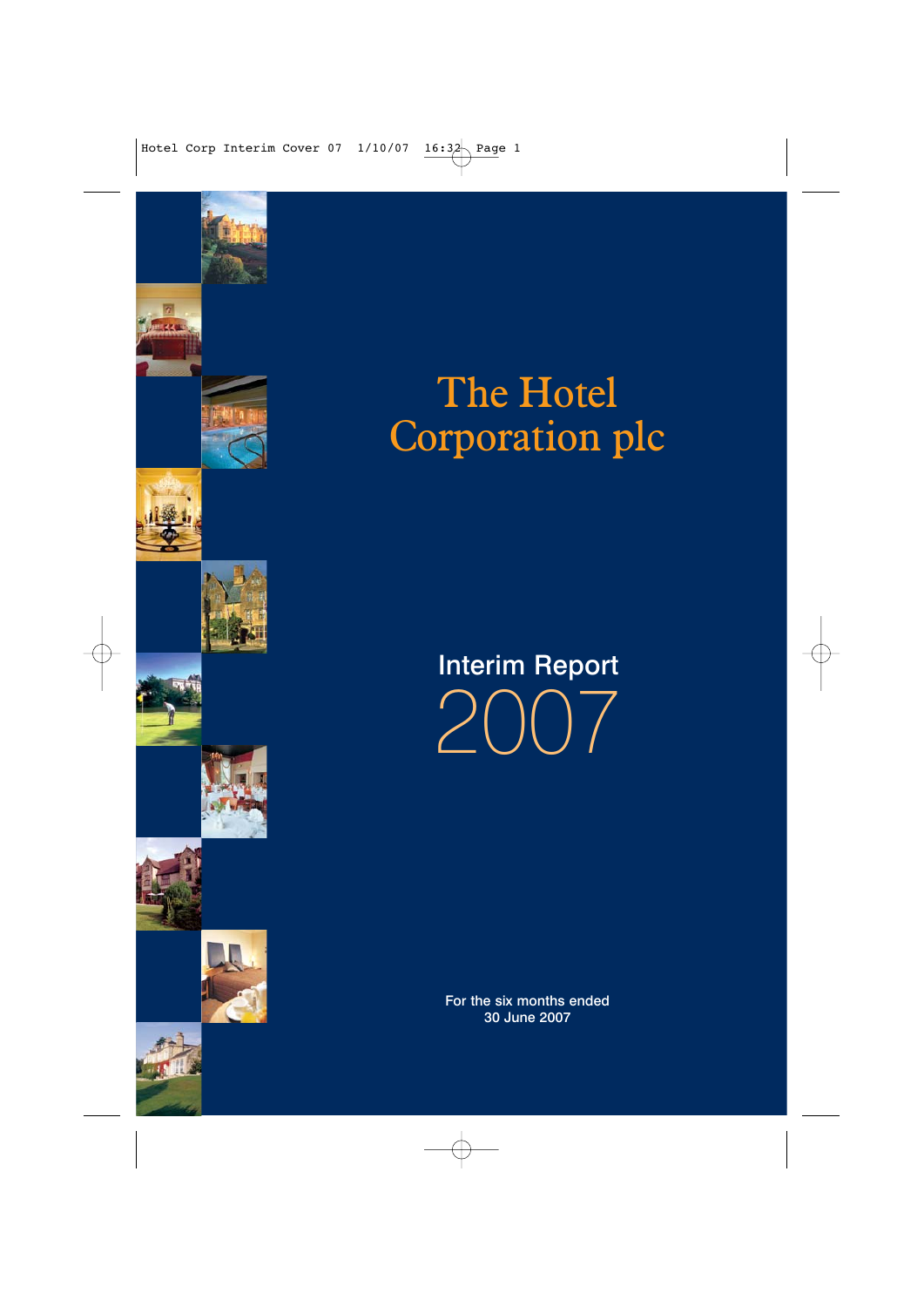# Paramount Group Overview



#### **CENTRAL ENGLAND**

- 1 Billesley Manor Hotel
- 2 Paramount Cheltenham Park Hotel, **Cheltenham**
- **3** Paramount Daventry Hotel, Northamptonshire
- 4 Paramount Hinckley Island Hotel, **Leicestershire**
- 5 Paramount Oxford Hotel, Oxford
- **6** Paramount Palace Hotel, Buxton
- **Paramount Walton Hall Hotel & Spa**
- 8 The Lygon Arms

#### **NORTHERN ENGLAND**

- 9 Paramount Imperial Hotel, Blackpool
- 10 Paramount Majestic Hotel, Harrogate
- **11** Paramount Redworth Hall Hotel, County Durham
- 12 Paramount Shrigley Hall Hotel, Golf & Country Club, Cheshire

#### **SCOTLAND**

- <sup>13</sup> Paramount Carlton Hotel, Edinburgh
- **14** Paramount Marine Hotel, Troon
- Paramount Stirling Highland Hotel, 15 **Stirling**

#### **SOUTHERN ENGLAND**

- Combe Grove Manor 16
- **Paramount Basingstoke Country Hotel**
- Paramount Imperial Hotel, Torquay 18
- <sup>19</sup> Paramount Old Ship Hotel, Brighton

#### **WALES**

20 Paramount Angel Hotel, Cardiff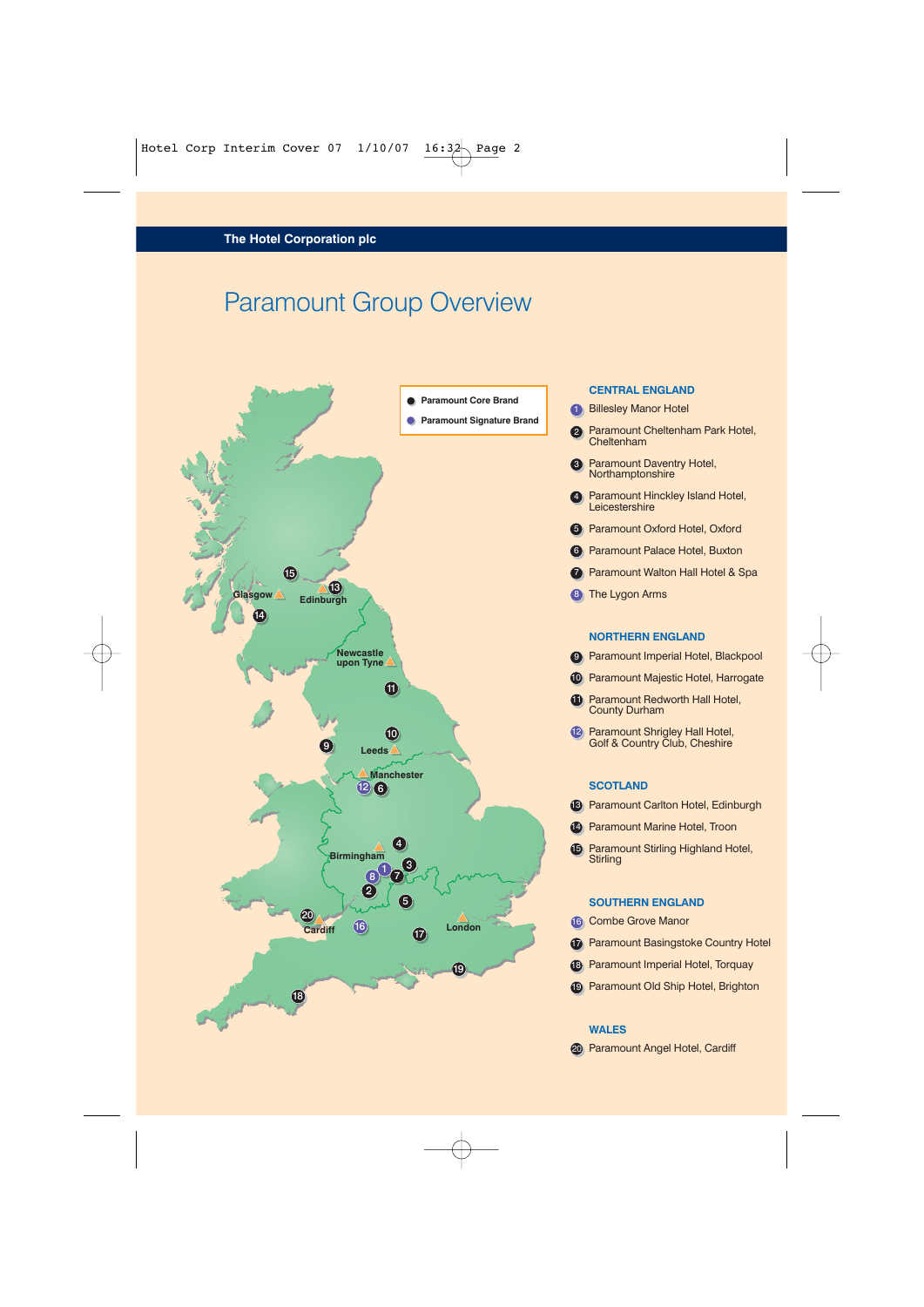# **Highlights**

#### **The Hotel Corporation plc**

- Barceló transaction with DSH reaffirms the value of The Hotel Corporation's investment
- Net asset value per share maintained at 290p pending a December 2007 investment revaluation
- Interim dividend of 2.7p (2006: 2.65p)

#### **Dawnay Shore Hotels plc**

- Strategic review of DSH successfully concluded
- 45 year leases granted to Barceló which has taken over operational management of Paramount Hotels
- Increased certainty of income through lease structure
- Room count increased from 2,708 rooms to 2,872 rooms
- Substantial capital investment in renovation and room additions enhances quality and operating potential of portfolio
- DSH rent formula from year 4 takes account of profitability (subject to a minimum rent)
- Review underway of DSH capital and corporate structure

The Hotel Corporation plc is referred to as the "Company". Dawnay Shore Hotels plc is referred to as "DSH".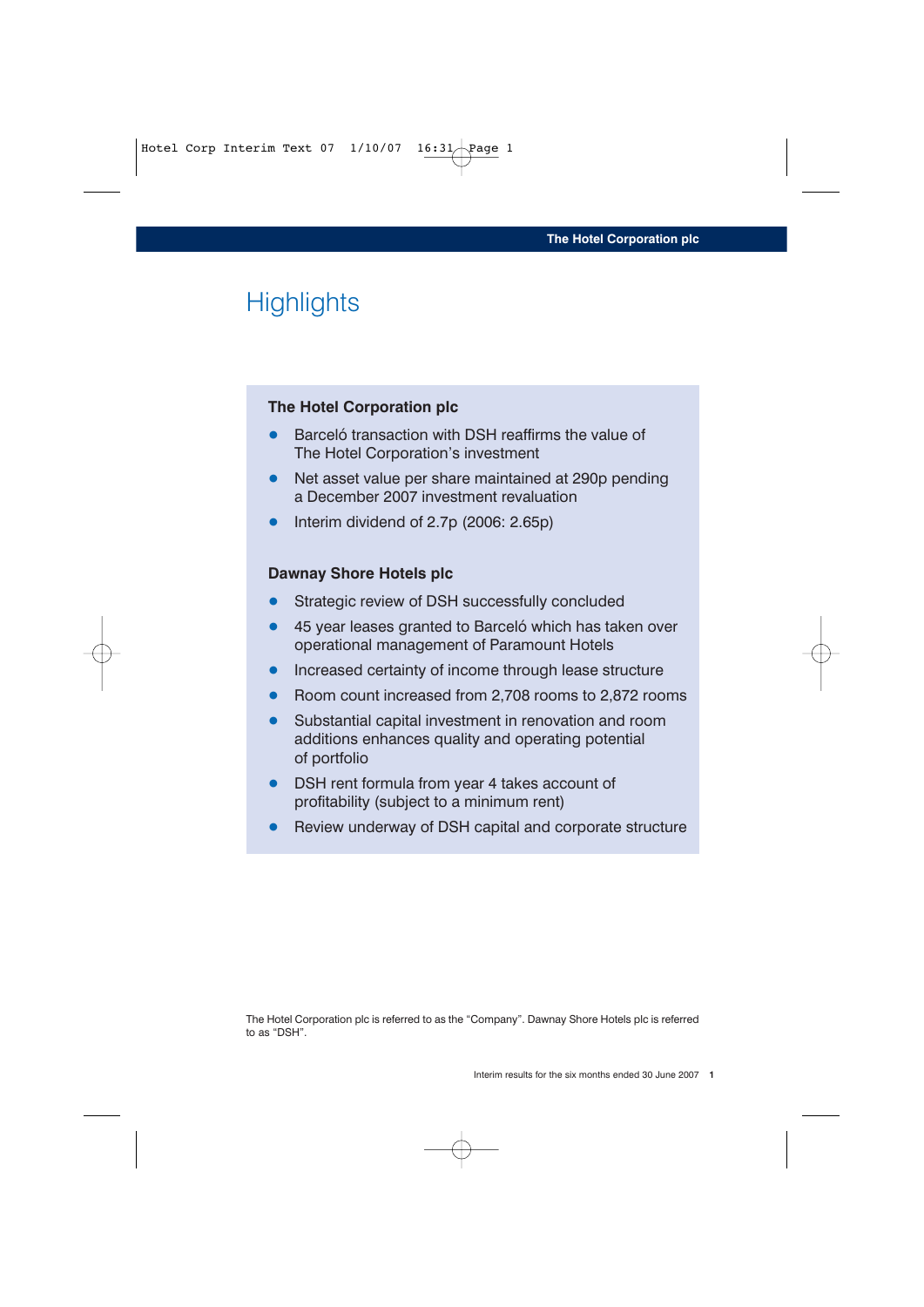## Chairman's Statement

I am pleased to report on the interim figures for the first six months of the current year.

As the Company's principal asset comprises its interest in DSH, this statement will focus on the results of both the Company itself and also of DSH. The consolidated balance sheet of DSH as at 1 July 2007, the consolidated profit and loss account and consolidated cashflow statement of DSH for the 26 week period ended 1 July 2007 are also provided in this statement.

#### **Results of the Company**

Revenue for the period, including bank interest, was £1.68m (2006: £1.24m) and, following administrative expenses, operating profit amounted to £1.5m (2006: £1.1m). Total profit before tax was £1.5m. No investment gains were recorded during this 6 month period as the hotel assets of DSH were not revalued by external valuers as at the period end, which they were in the comparable period of 2006. This was because they were revalued after the completion of the strategic review in their new status as investment properties and it would not be appropriate to use this carrying value for the end of June when DSH was still operating the hotels. Including investment gains of £29.8m, total profit before tax for the comparable period of 2006 was £31.0m. No tax is payable due to the zero corporate taxation provisions in the Isle of Man. Basic and diluted earnings per share were 4.5p (2006: 3.2p and 89.4p including the investment gains).

The Company values its shareholding in DSH on the basis of the net asset value of DSH as set out in that company's unaudited accounts. The post balance sheet effect of the independent professional valuation of DSH's hotel properties showed a further increase to £556 million (31 December 2006: £530m). DSH's accounts themselves include the valuation of its portfolio of hotels of £530 million, carried out by Colliers Robert Barry, third party independent valuers, as at 31 December 2006. The directors are therefore of the opinion that it is appropriate to carry the investment at the same value as at 31st December 2006.

#### **Dividend**

The Company has today declared an interim dividend of 2.7p per ordinary share (2006: 2.65p). The ex-div date will be 26 September 2007 and the record date 28 September 2007. Payment will be made to shareholders on 22 October 2007.

#### **Dawnay Shore Hotels plc – Review of Operations and Financial Performance**

The interim results cover the 26 weeks ended 1 July 2007. Throughout this period and up to 6 September 2007 DSH owned and managed the Paramount group of hotels and as with prior years DSH was responsible for all operating risks and benefits accruing from this activity.

With effect from 7 September 2007, as a result of the leases granted to wholly-owned subsidiaries of Barceló Corporación Empresarial, S.A. ("Barceló"), DSH has become a hotel investment company with a secure and growing income stream from a blue chip tenant. The Board of DSH envisages that the Company's continuing growth will come not only from further development of the existing property portfolio, but also from acquiring additional hotels and taking a similar approach with Barceló. The Board believes that DSH's strategic alliance with Barceló will play an important part in the Company's growth.

As shown on the attached Consolidated Financial Statements, on a total Group basis DSH's turnover for the 26 week period ended 1 July 2007 was £48.4m, generating hotel-level EBITDA of £15.7m. After depreciation, central and other costs, operating profit was £6.4m. Net interest payable was £12.5m and included £10.0m of interest on senior debt and £2.0m of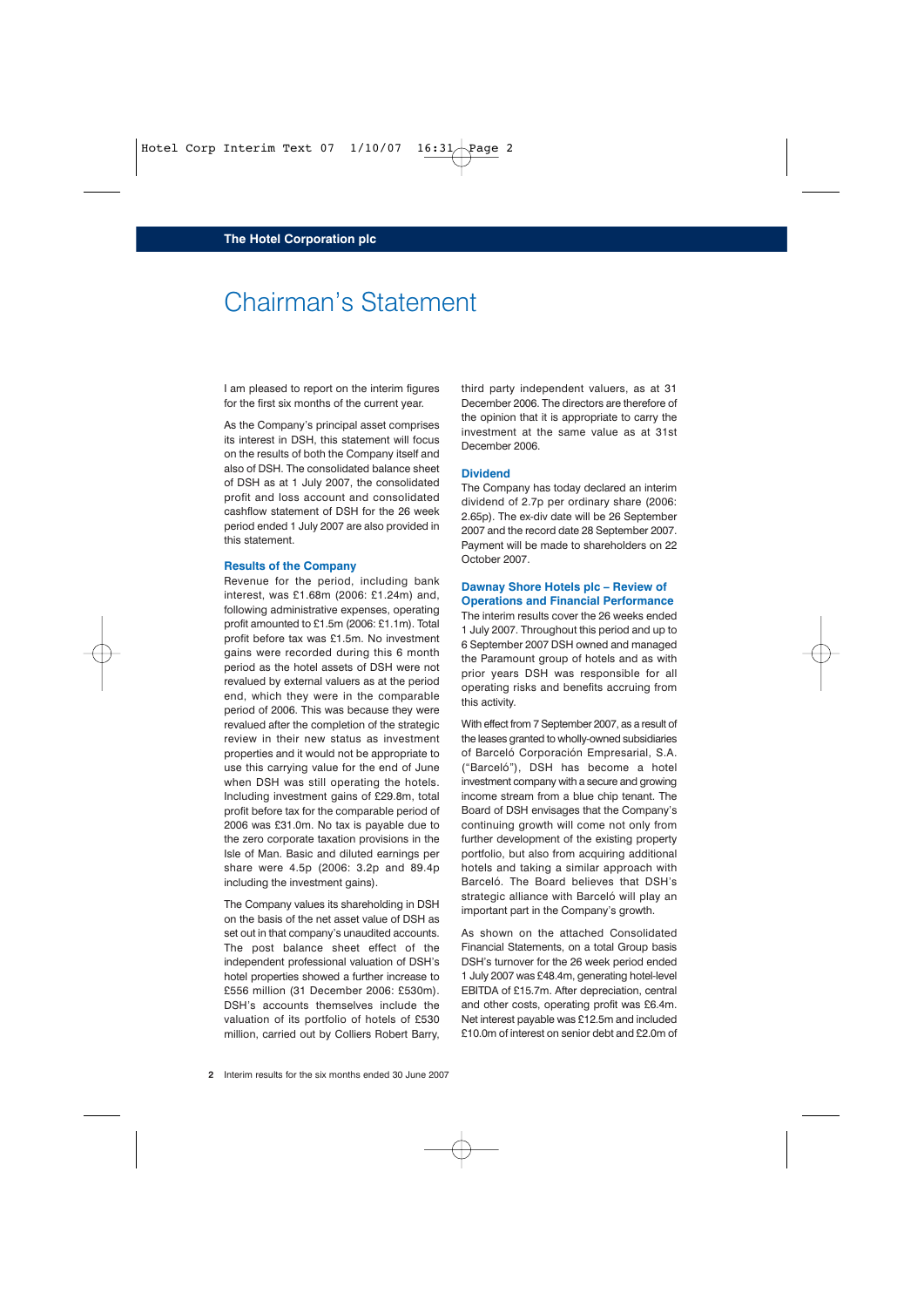interest on the deep discounted bonds which are owned by DSH shareholders. No tax is payable and the loss for the financial period was £6.1m.

Interest expense was around £0.9 million greater than the previous year, mainly reflecting the cost of capital expenditure facilities drawn to add rooms and renovate the Group's portfolio.

#### **Dividends**

DSH's policy remains to distribute its net surplus cash flow from time to time and during the period a dividend of £1,260,000 was paid. Trading in the first half of the year is traditionally less buoyant than the second half and as in previous years no dividend is proposed in relation to this period. Going forward, the Board of DSH intends to review its capital structure. As a result of the secure income stream generated by the leases and the resultant higher property valuation, the Company expects to be able to increase its borrowing. This extra funding should enable the Company to repay the deep discount bonds issued to its investors and, following a capital reduction, to return further value to shareholders.

#### **Property valuation**

External property valuers Colliers Robert Barry reported that the investment value, based on the Barceló lease terms, of DSH's interest in the 20 Paramount properties is £556.3 million. This valuation is after deducting 1.5% (of value) for assumed purchaser's costs. The overall valuation compares favourably with the 31 December 2006 vacant possession value of £530.2 million which made no deduction for assumed purchaser's costs. The 31 December 2006 valuation, rather than this new valuation on an investment basis, has been used to draw up the interim accounts as DSH continued to operate the hotels until 6 September 2007. However, as required by SSAP 19, the properties will be classified as investment properties from 7 September 2007 and an updated investment valuation will be sought at the year end and reflected in DSH's financial statements.

In addition to the above valuation of £556.3 million, certain non-hotel assets have been carved out of the lease to Barceló and it is estimated that further value in excess of £6 million should be generated from these retained assets.

#### **Property development**

In line with stated strategy, DSH has continued to exploit the development potential of its property portfolio through room additions and renovation during 2007. Whilst operating performance remained steady the renovation works did impact occupancy during the period. The capital investment has substantially improved the quality and capacity of the hotels

|                            | H1 2007<br>(Unaudited) | H1 2006<br>(Unaudited) | % change  |
|----------------------------|------------------------|------------------------|-----------|
| Turnover                   | £48.4m                 | £47.9m                 | 1.1%      |
| Hotel EBITDA*              | £15.7m                 | £15.6 $m$              | 0.6%      |
| Occupancy                  | 65.8%                  | 66.3%                  | $(0.8\%)$ |
| Average Room Rate          | £72.51                 | £71.09                 | 2.0%      |
| Revenue per Available Room | £47.69                 | £47.14                 | 1.2%      |

\* Hotel EBITDA is for the individual hotels, excluding head office costs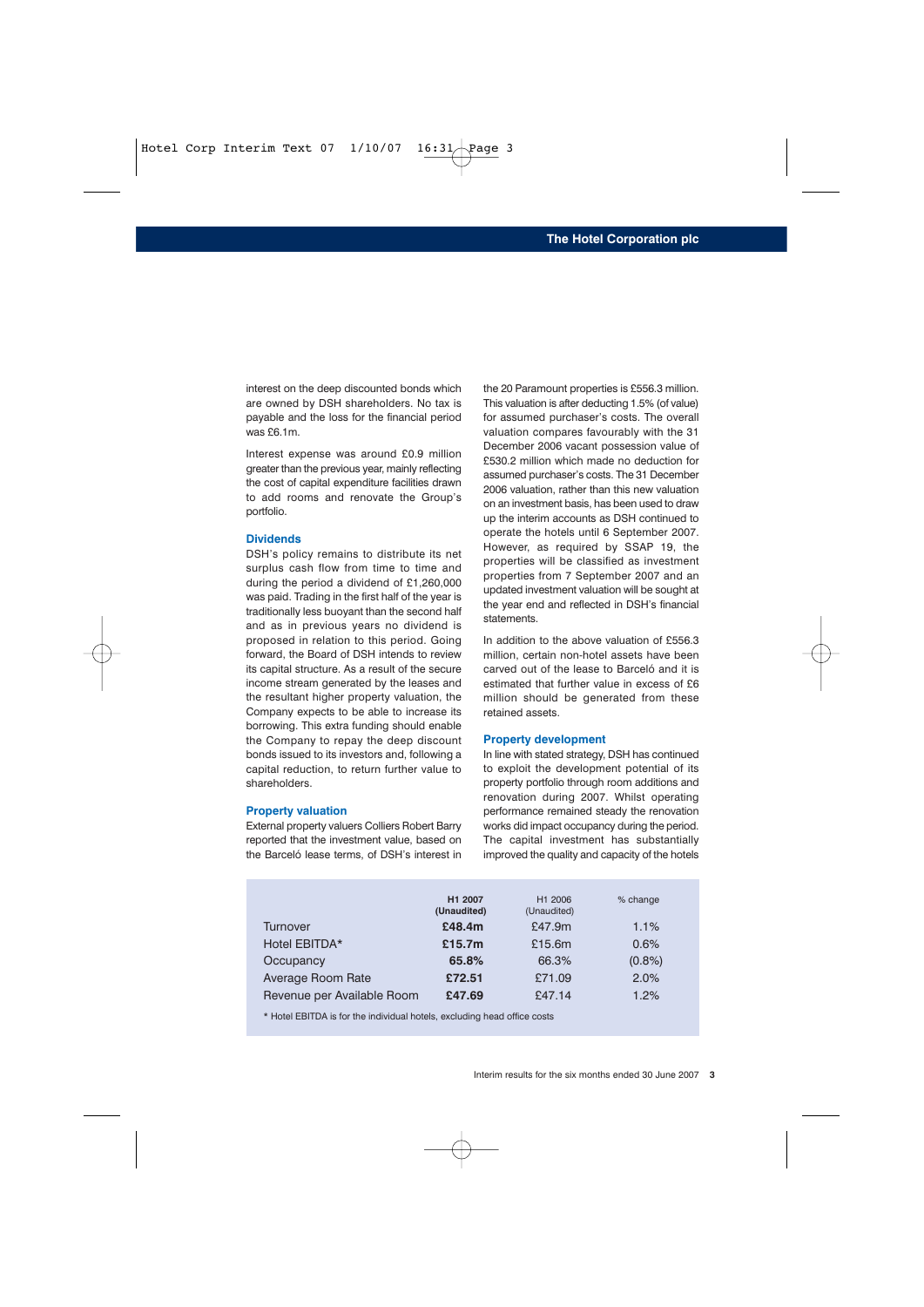# Chairman's Statement continued

and this is expected to have a positive impact on profitability and consequently on DSH rent, in the medium term.

At the end of 2006 the Group operated 2,708 rooms whilst at the time of granting the leases to Barceló this had been increased to 2,872 rooms, representing a 6% (164 rooms) increase. The Walton Hall redevelopment was fully completed during the period and this landmark hotel is a key focus as Barceló takes over operational management. Other hotels where rooms were added and renovations undertaken included the Lygon Arms, Majestic Hotel, Redworth Hall, Daventry, Hinckley and Brighton.

At present DSH holds planning and other permissions where construction has not yet been committed for 316 hotel rooms and 1,581 square metres of conference/meeting space. In addition the Group continues to pursue a significant number of further permissions. The agreement with Barceló envisages that DSH as landlord and Barceló as tenant will agree value-enhancing projects of this nature and it provides a formula for these improvements to add to the Company's rental income through the leases. As stated above, DSH has also excluded from the leased properties certain non-hotel assets.

#### **Prospects**

Trading during July was ahead of the prior year driven by the strength of the provincial hotel market and by the substantial capital investment. August traditionally relies heavily on the leisure segment and the very poor weather during this month affected the operating performance. As noted above, with effect from 7 September DSH's income comprises rental income from Barceló. The first year's rent is £28 million, rising to £30 million in the second and third years and to between £31 million and £34 million in the fourth year, depending upon hotel profitability. Thereafter the rent will be adjusted by inflation which can be supplemented in later years by a link to hotel profitability. The Directors believe that this arrangement provides security of income whilst also allowing DSH to share in future upside. Refer to Appendix 1 for a summary of the lease terms.

We are very pleased with the outcome of the DSH strategic review. Our investment is now strongly underpinned by a long lease with a top hotel operator and is structured to allow value to be created in a variety of ways looking ahead to the future.

#### **Barclay Douglas**

Chairman 20 September 2007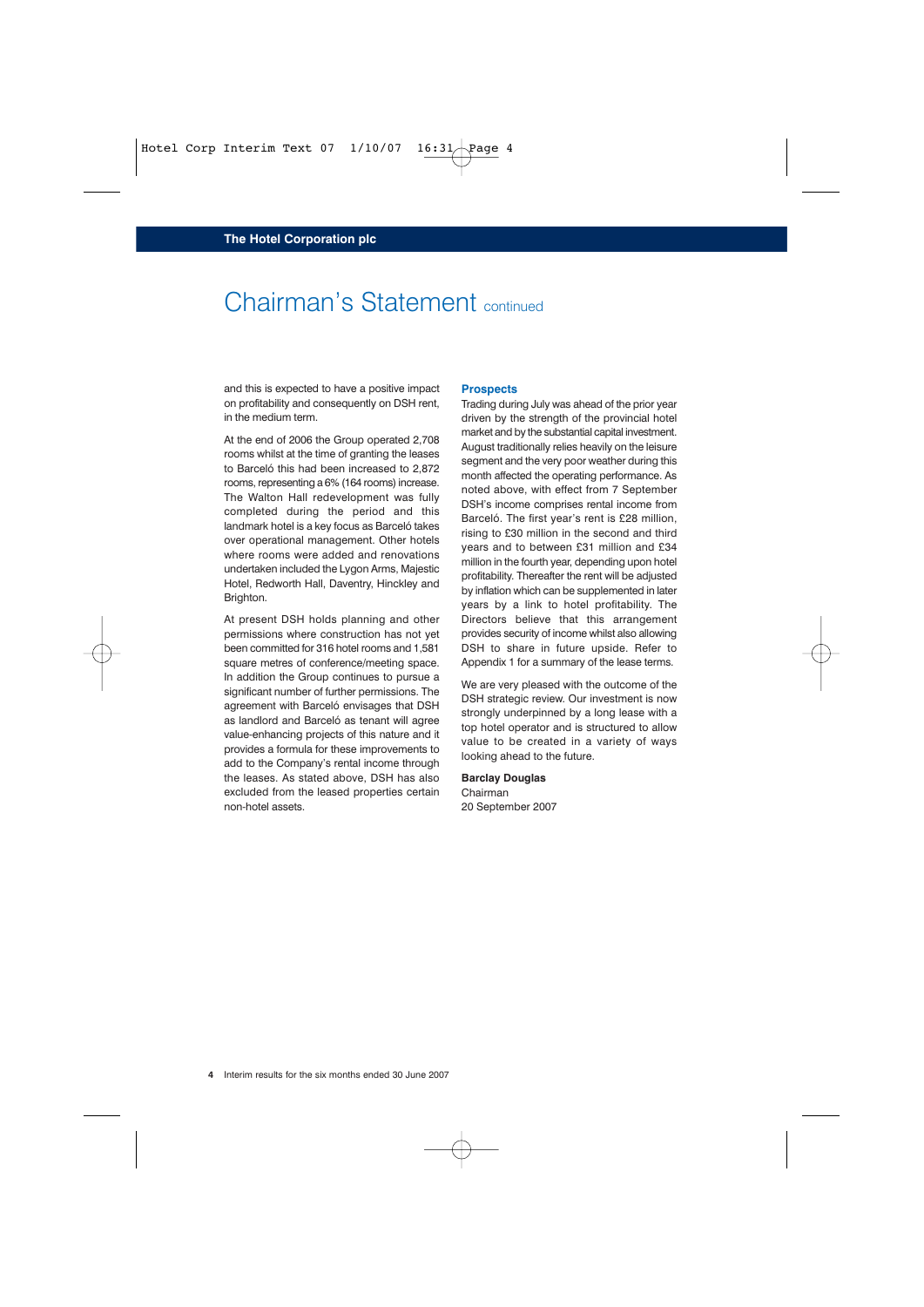# Independent Review Report to The Hotel Corporation plc

#### **Introduction**

We have been instructed by the company to review the financial information for the six months ended 30th June 2007 which comprises the income statement, the balance sheet, the statement of changes in equity, the cash flow statement and related notes 1 to 5. We have read the other information contained in the interim report and considered whether it contains any apparent misstatements or material inconsistencies with the financial information.

This report is made solely to the company, in accordance with Bulletin 1999/4 issued by the Auditing Practices Board. Our work has been undertaken so that we might state to the company those matters we are required to state to them in an independent review report and for no other purpose. To the fullest extent permitted by law, we do not accept or assume responsibility to anyone other than the company, for our review work, for this report, or for the conclusions we have formed.

#### **Directors' Responsibilities**

The interim report, including the financial information contained therein, is the responsibility of and has been approved by the directors. The directors are also responsible for ensuring that the accounting policies and presentation applied to the interim figures are consistent with those applied in preparing the preceding annual accounts except where any changes, and the reasons for them, are disclosed.

#### **Review Work Performed**

We conducted our review in accordance with the guidance contained in Bulletin 1999/4 issued by the Auditing Practices Board for use in the United Kingdom. A review consists principally of making enquiries of management and applying analytical procedures to the financial information and underlying financial data and, based thereon, assessing whether the accounting policies and presentation have been consistently applied unless otherwise

disclosed. A review excludes audit procedures such as tests of controls and verification of assets, liabilities and transactions. It is substantially less in scope than an audit performed in accordance with International Standards on Auditing (UK and Ireland) and therefore provides a lower level of assurance than an audit. Accordingly, we do not express an audit opinion on the financial information.

#### **Review Conclusion**

As more fully explained in Note 2, in estimating the fair value of the investment in Dawnay Shore Hotels plc (DSH), the directors have adopted a valuation which was the same net asset value of DSH as at 31st December 2006 in the absence of an updated valuation of the DSH portfolio at 30th June 2007

On the basis of our review, except for any changes to the valuation of investment which might have been required if a valuation of the portfolio of DSH had been available at 30th June 2007, we are not aware of any material modifications that should be made to the financial information as presented for the six months ended 30th June 2007.

#### **Deloitte & Touche**

Chartered Accountants **Douglas** Isle of Man 20 September 2007

An audit does not provide assurance on the maintenance and integrity of the website, including controls used to achieve this, and in particular on whether any changes may have occurred to the financial statements since first published. These matters are the responsibility of the directors but no control procedures can provide absolute assurance in this area. Legislation in the United Kingdom governing the preparation and dissemination of financial statements differs from legislation in other jurisdictions.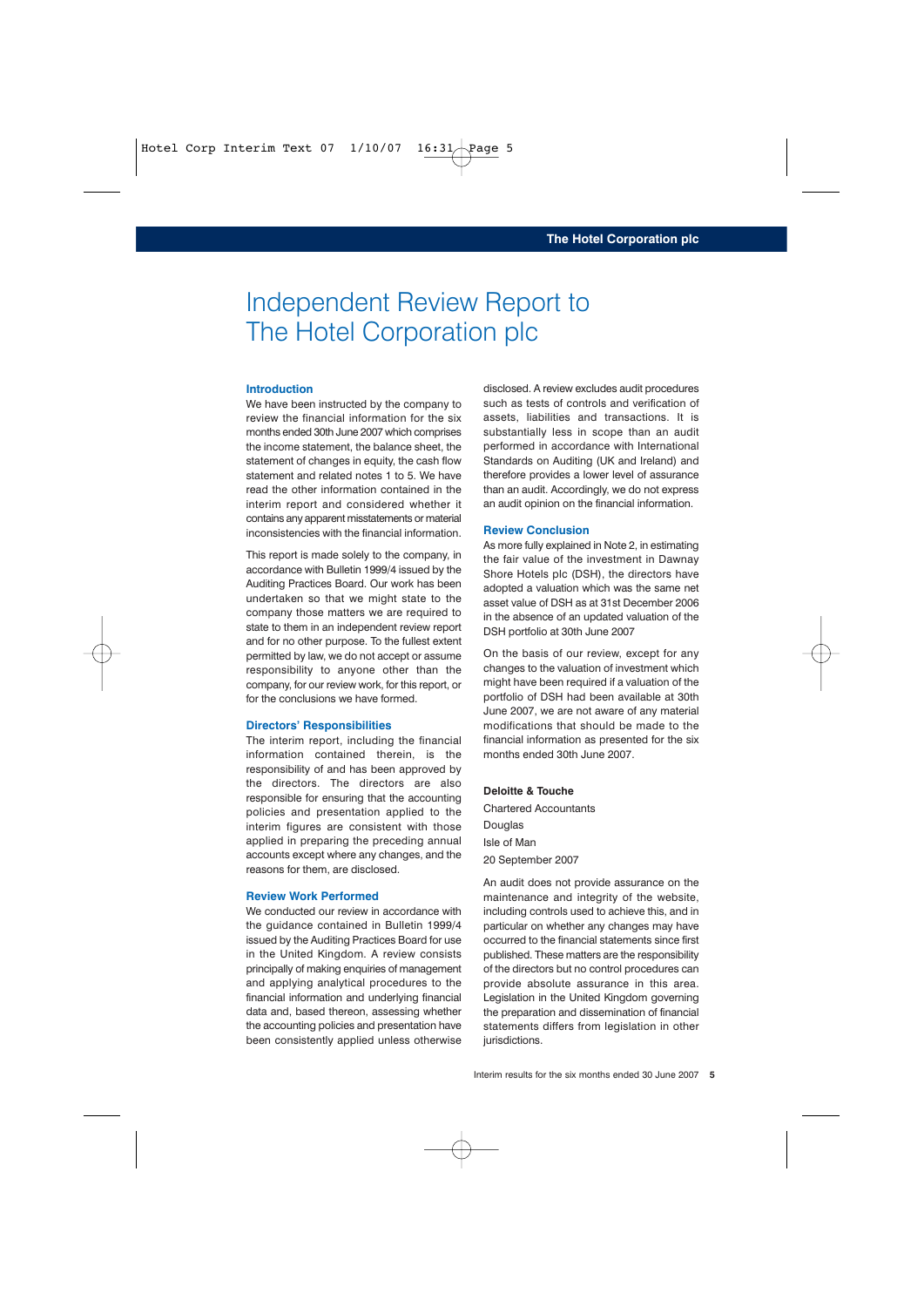# Income Statement

|                                 |                | <b>Unaudited</b><br>period from<br>1 January 2007<br>until<br>30 June 2007 | Unaudited<br>period from<br>1 January 2006<br>until<br>30 June 2006 | Audited<br>Year to<br>31 December 2006 |
|---------------------------------|----------------|----------------------------------------------------------------------------|---------------------------------------------------------------------|----------------------------------------|
|                                 | <b>Notes</b>   | £'000                                                                      | £'000                                                               | £'000                                  |
| <b>Continuing operations</b>    |                |                                                                            |                                                                     |                                        |
| Revenue                         | 5              | 1,622                                                                      | 1,192                                                               | 2,185                                  |
| Administrative expenses         |                | (107)                                                                      | (111)                                                               | (231)                                  |
| Profit from operations          |                | 1,515                                                                      | 1,081                                                               | 1,954                                  |
| Bank interest receivable        |                | 57                                                                         | 45                                                                  | 92                                     |
| Investment gains-unrealised     | $\overline{2}$ |                                                                            | 29,829                                                              | 49,169                                 |
| Profit before tax               |                | 1,572                                                                      | 30,955                                                              | 51,215                                 |
| Taxation                        |                |                                                                            |                                                                     |                                        |
| Profit after tax for the period |                |                                                                            |                                                                     |                                        |
| from continuing operations      |                | 1,572                                                                      | 30,955                                                              | 51,215                                 |
| Earnings per share              |                | 2007                                                                       | 2006                                                                | 2006                                   |
| Basic and diluted               | 3              | 4.5p                                                                       | 89.4p                                                               | 147.9p                                 |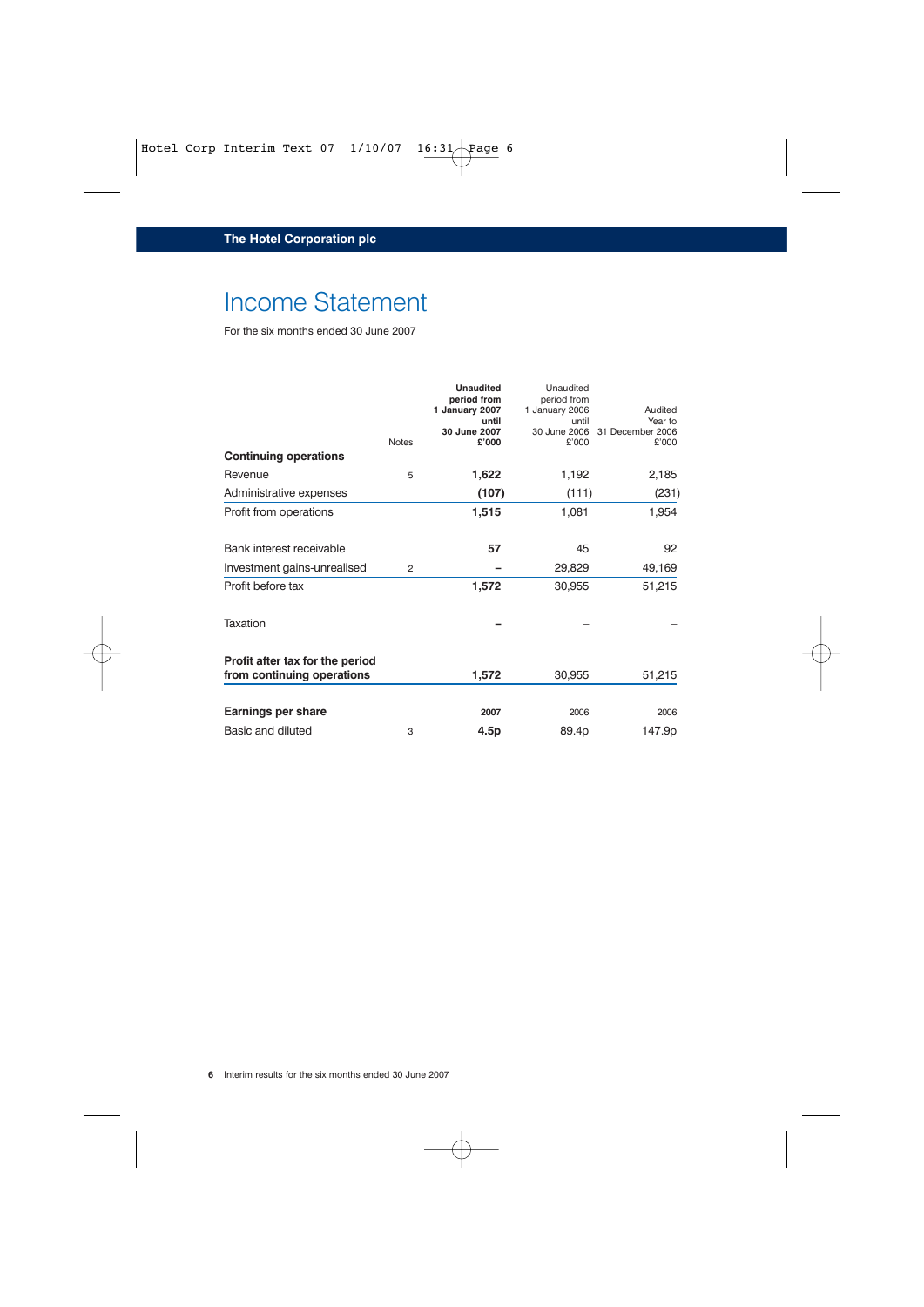# Balance Sheet

As at 30 June 2007

|              | <b>Unaudited</b><br>as at | Unaudited<br>as at | Audited<br>as at                       |
|--------------|---------------------------|--------------------|----------------------------------------|
| <b>Notes</b> | £'000                     | £'000              | 30 June 2006 31 December 2006<br>£'000 |
|              |                           |                    |                                        |
|              |                           |                    |                                        |
| 2            | 97,976                    | 78,636             | 97,976                                 |
|              |                           |                    |                                        |
|              | $\overline{7}$            | 13                 | 10                                     |
|              | 2,331                     | 2,325              | 2,321                                  |
|              | 2,338                     | 2,338              | 2,331                                  |
|              | 100,314                   | 80,974             | 100,307                                |
|              |                           |                    |                                        |
|              |                           |                    |                                        |
|              | 1,731                     | 1,731              | 1,731                                  |
|              | 33,300                    | 33,301             | 33,300                                 |
|              | 65,266                    | 45,909             | 65,252                                 |
|              | 100,297                   | 80,941             | 100,283                                |
|              |                           |                    |                                        |
|              | 17                        | 33                 | 24                                     |
|              | 100,314                   | 80,974             | 100,307                                |
|              | 290 <sub>p</sub>          | 234 <sub>p</sub>   | 290 <sub>p</sub>                       |
|              |                           | 30 June 2007       |                                        |

**Barclay Douglas David Craine** Director Director

20 September 2007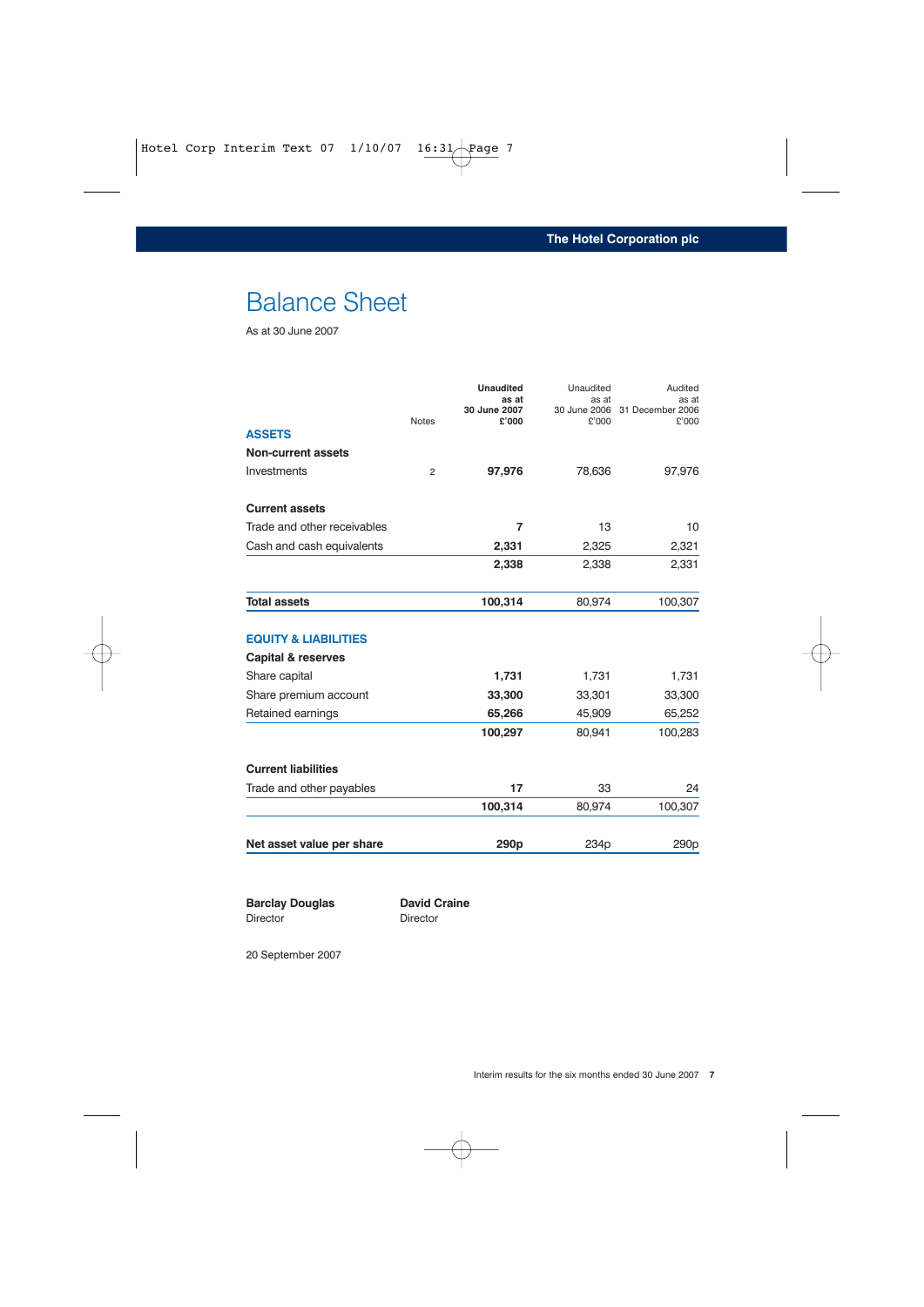# Statement of Changes in Equity

| Balance at 31 December 2006 1,731 | Share<br>capital<br>£'000 | Share premium<br>account<br>£'000<br>33,300 | Retained<br>earnings<br>£'000<br>65.252 | Total<br>£'000<br>100,283 |
|-----------------------------------|---------------------------|---------------------------------------------|-----------------------------------------|---------------------------|
| Profit for period                 |                           |                                             | 1.572                                   | 1.572                     |
| Dividend paid                     |                           |                                             | (1,558)                                 | (1,558)                   |
| Balance at 30 June 2007           | 1.731                     | 33,300                                      | 65,266                                  | 100,297                   |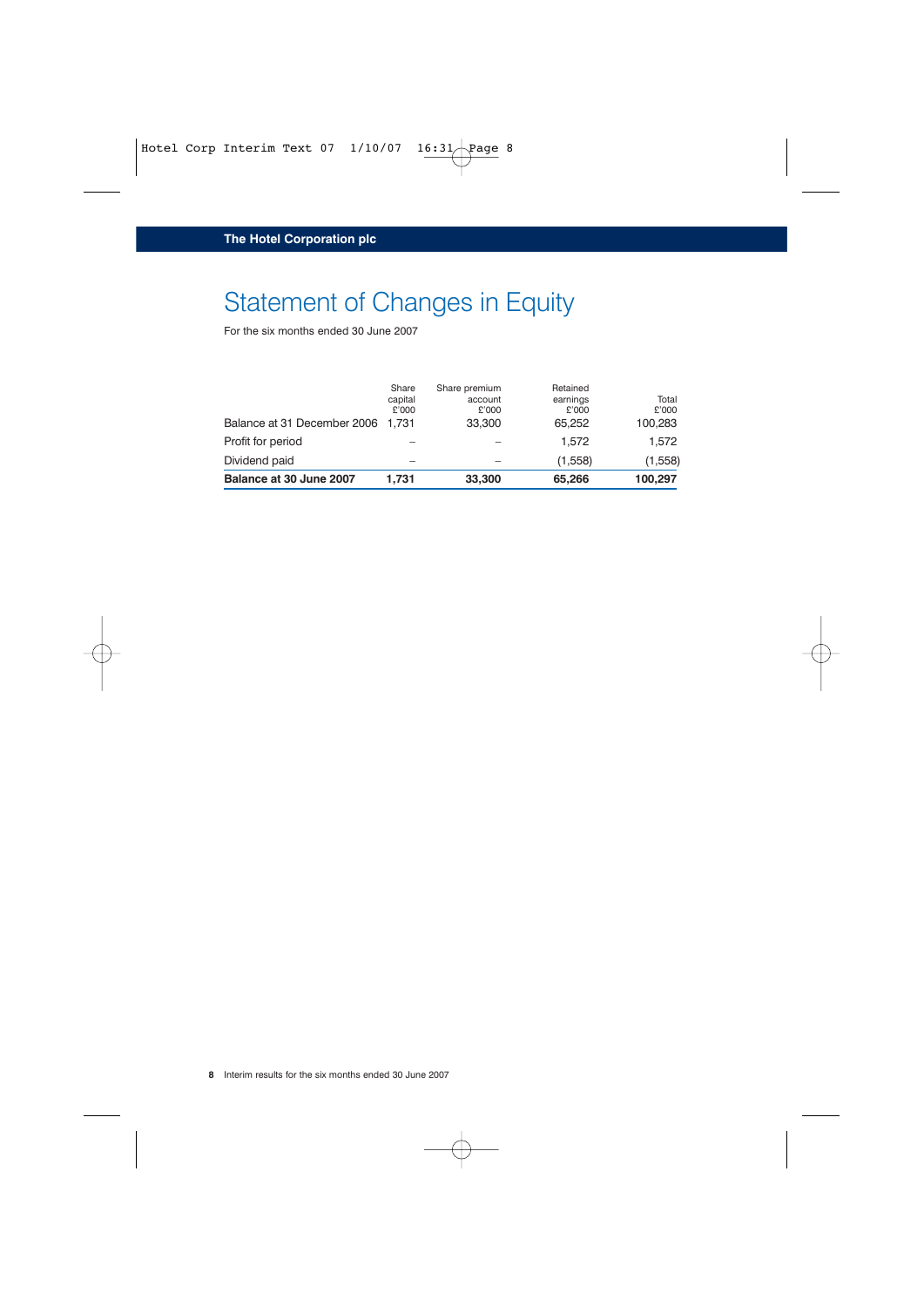# Cash Flow Statement

|                                           | <b>Unaudited</b><br>period from | Unaudited<br>period from |                             |
|-------------------------------------------|---------------------------------|--------------------------|-----------------------------|
|                                           | 1 January 2007                  | 1 January 2006           | Audited                     |
|                                           | until<br>30 June 2007           | until<br>30 June 2006    | Year to<br>31 December 2006 |
| <b>Notes</b>                              | £'000                           | £'000                    | £'000                       |
| Net cash inflow/(outflow) from            |                                 |                          |                             |
| operating activities<br>4                 | 518                             | 85                       | (41)                        |
| <b>Investing activities</b>               |                                 |                          |                             |
| Interest receivable                       | 57                              | 45                       | 92                          |
| Purchase of investments                   |                                 |                          |                             |
| Proceeds received on the maturity         |                                 |                          |                             |
| of investments                            | 993                             | 993                      | 1,986                       |
| Net cash from investing activities        | 1,050                           | 1,038                    | 2,078                       |
| <b>Financing activities</b>               |                                 |                          |                             |
| Dividends paid                            | (1, 558)                        | (1, 108)                 | (2,025)                     |
| Preliminary expenses                      |                                 | (7)                      | (8)                         |
| Net cash (used in) financing activities   | (1,558)                         | (1, 115)                 | (2,033)                     |
| Net increase in cash and cash equivalents | 10                              | 8                        | 4                           |
|                                           |                                 |                          |                             |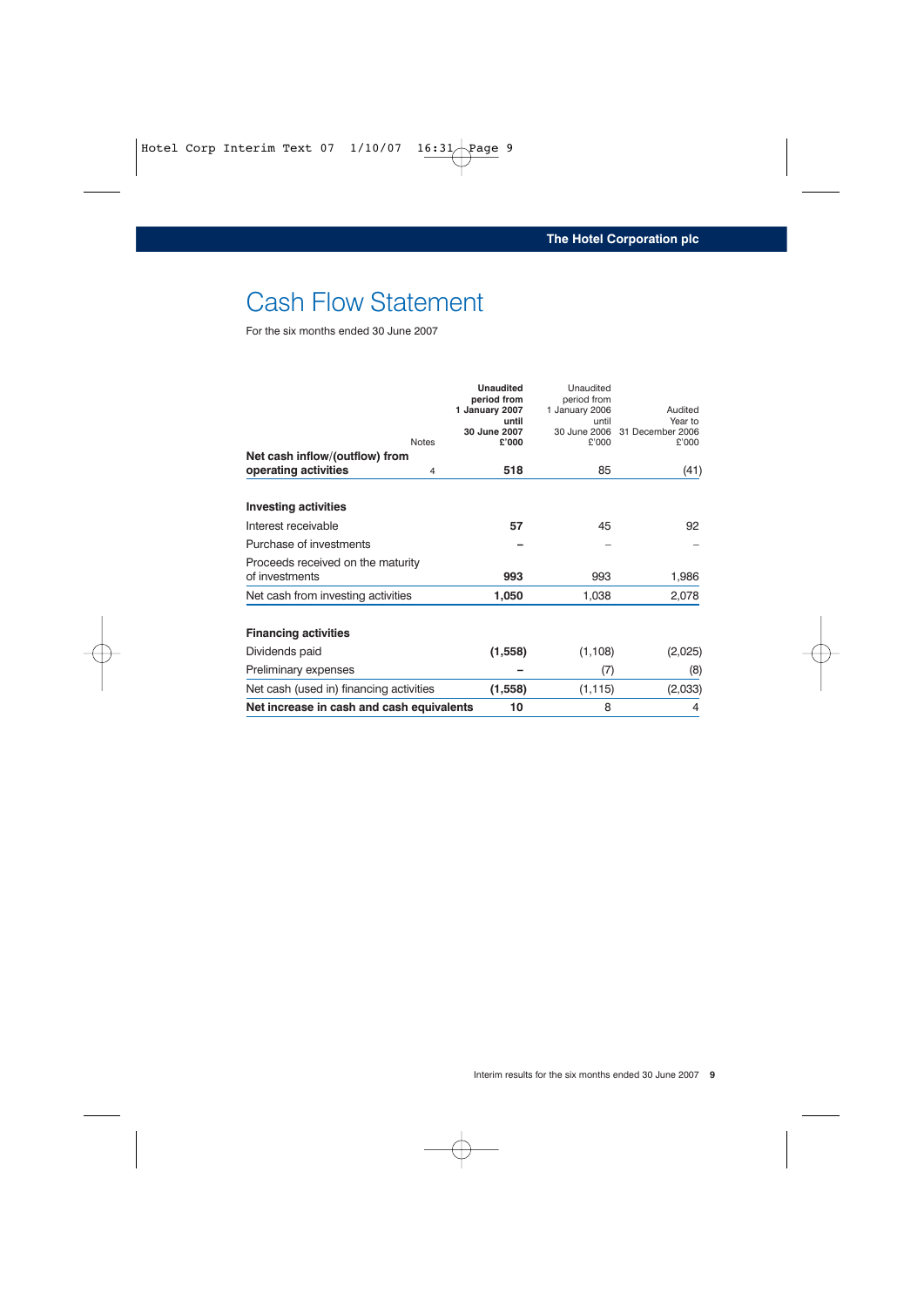### Notes to the Accounts

For the six months ended 30 June 2007

#### **1. Basis of accounting**

The financial information in this announcement has been prepared in accordance with the recognition and measurement criteria of International Financial Reporting Standards (IFRS). Certain information and disclosures normally required to be included in the notes to the annual financial statements have been omitted or condensed. These interim financial statements should be read in conjunction with the financial statements and the notes thereto in the Company's Annual Report for the year ended 31 December 2006. The accounting policies are consistent with those set out in the Company's financial statements for the year ended 31 December 2006.

The statutory accounts for the year ended 31 December 2006 have been filed with the Registrar of Companies and contained an unqualified audit report.

#### **2. Investments**

|                                                                                | <b>Unaudited</b><br>period from<br>1 January 2007<br>to 30 June 2007<br>£'000 | Unaudited<br>period from<br>1 January 2006<br>£'000 | Audited<br>Year to<br>to 30 June 2006 31 December 2006<br>£'000 |
|--------------------------------------------------------------------------------|-------------------------------------------------------------------------------|-----------------------------------------------------|-----------------------------------------------------------------|
| Classified as:                                                                 |                                                                               |                                                     |                                                                 |
| Fair value through profit and loss investments                                 | 81,426                                                                        | 62,086                                              | 81,426                                                          |
| Held to maturity                                                               | 16,550                                                                        | 16,550                                              | 16,550                                                          |
|                                                                                | 97,976                                                                        | 78,636                                              | 97,976                                                          |
| Fair value through profit or loss investments<br>Fair value at start of period | 81,426                                                                        | 32,257                                              | 32,257                                                          |
| Increase in fair value                                                         |                                                                               |                                                     |                                                                 |
|                                                                                |                                                                               | 29,829                                              | 49,169                                                          |
| Fair value at end of period                                                    | 81.426                                                                        | 62,086                                              | 81.426                                                          |

The investment classified as 'Fair Value through Profit and Loss' shown above represents a holding of 16,550,000 ordinary shares of £1 par value in Dawnay Shore Hotels plc, which comprises 49.92% of the issued share capital of that company. Investments in the ordinary shares of Dawnay Shore Hotels plc ("DSH.") held at the balance sheet date are measured at their fair value. In determining the fair value attributable to the ordinary shares in DSH., the directors drew upon the net asset value of DSH. as set out in the financial statements of that company as at 31st December 2006 and utilised that net asset value for each ordinary share held in DSH. by the Company, making an appropriate adjustment for the carried interest attributable to the founder shares in DSH. (as defined in the Hotel Corporation plc prospectus issued on 9th July 2004). In the absence of an updated valuation of the DSH Hotel portfolio as at 30th June 2007, the directors have adopted a valuation which used the same DSH net asset value as at 31st December 2006 making an appropriate adjustment for the carried interest attributable to the founder shares in DSH at that date.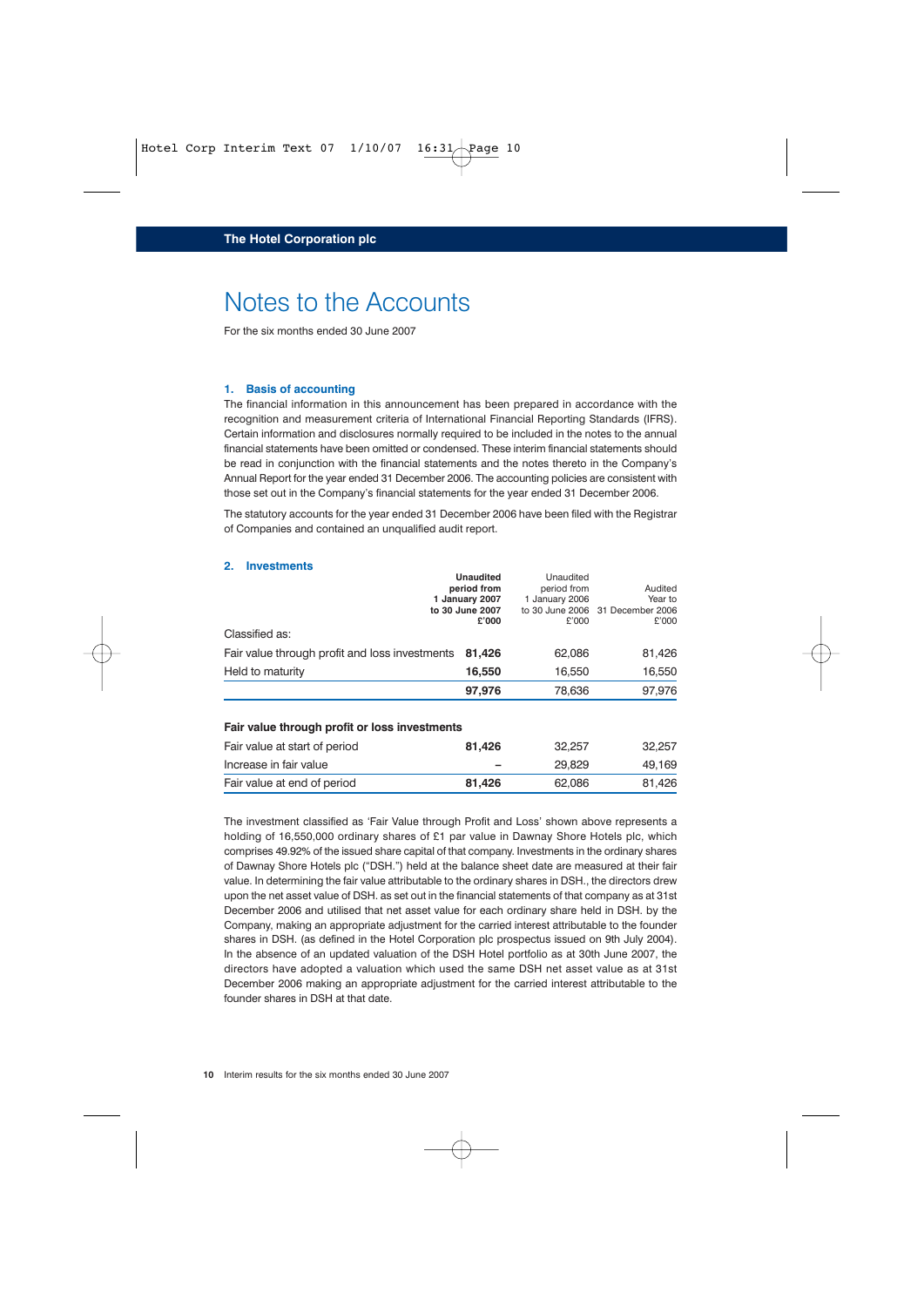|                              | <b>Unaudited</b> | Unaudited      |                                  |
|------------------------------|------------------|----------------|----------------------------------|
|                              | period from      | period from    | Audited                          |
|                              | 1 January 2007   | 1 January 2006 | Year to                          |
|                              | to 30 June 2007  |                | to 30 June 2006 31 December 2006 |
|                              | £'000            | £'000          | £'000                            |
| Investments held to maturity |                  |                |                                  |
| At start of period           | 16,550           | 16,550         | 16,550                           |
| Additions                    |                  |                |                                  |
| Redeemed in period           | (993)            | (993)          | (1,986)                          |
| Amortisation of discount     | 993              | 993            | 1,986                            |
| At end of period             | 16,550           | 16,550         | 16,550                           |

The investments included above represent unlisted investments in unsecured deep discount bonds issued by DSH (Finance) plc, a subsidiary of Dawnay Shore Hotels plc, maturing at nominal value over a period of five years. The bonds have a coupon rate of nil percent.

#### **3. Earnings per share**

**2. Investments** continued

|                                                                             | <b>Unaudited</b> | Unaudited      |                                  |
|-----------------------------------------------------------------------------|------------------|----------------|----------------------------------|
|                                                                             | period from      | period from    | Audited                          |
|                                                                             | 1 January 2007   | 1 January 2006 | Year to                          |
|                                                                             | to 30 June 2007  |                | to 30 June 2006 31 December 2006 |
| Basic and diluted earnings per share                                        | 4.5p             | 89.4p          | 147.9p                           |
| This comprises:                                                             |                  |                |                                  |
| Basic and diluted earnings per share<br>from operations and bank interest   | 4.5p             | 3.2p           | 5.9p                             |
| Basic and diluted earnings per share<br>from investment gains               | Nil              | 86.2p          | 142.0p                           |
| The calculation of basic earnings per share is based on the following data: |                  |                |                                  |
|                                                                             | £'000            | £'000          | £'000                            |
| <b>Earnings</b>                                                             |                  |                |                                  |
| Profit from operations and bank interest                                    | 1,572            | 1,126          | 2,046                            |
| Investment gains                                                            |                  | 29,829         | 49,169                           |
| Net profit for period                                                       | 1,572            | 30,955         | 51,215                           |
| <b>Number of shares</b>                                                     |                  |                |                                  |
| Weighted average number of ordinary<br>shares for the purpose of basic and  |                  |                |                                  |

There are no convertible investments in existence at 30 June 2007 and therefore diluted earnings per share does not differ from basic earnings per share.

diluted earnings per share **34,619,050** 34,619,050 34,619,050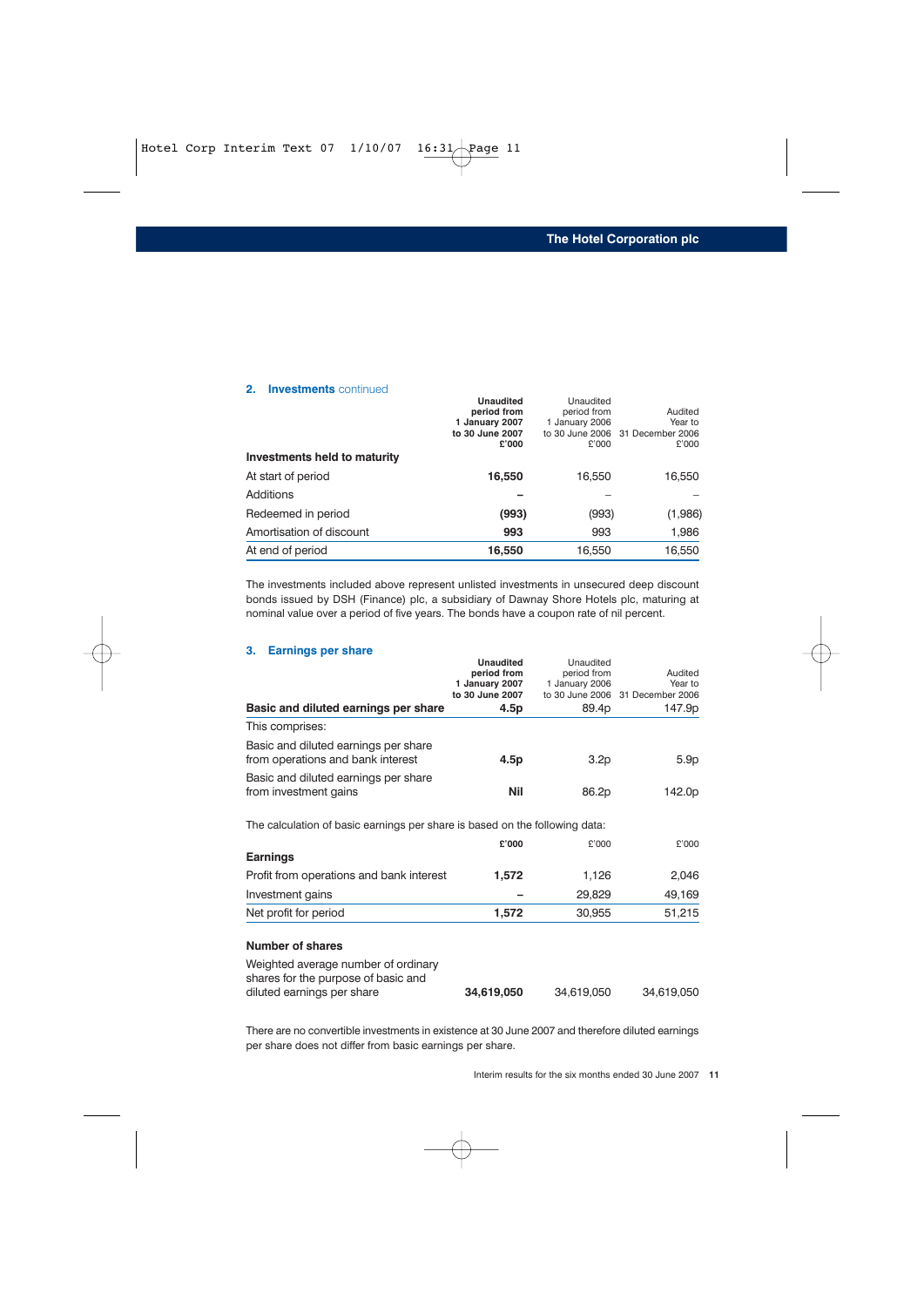# Notes to the Accounts continued

For the six months ended 30 June 2007

#### **4. Reconciliation of profit from operations to net cash from operating activities**

|                                                        | <b>Unaudited</b><br>period from<br>1 January 2007<br>to 30 June 2007<br>£'000 | Unaudited<br>period from<br>1 January 2006<br>£'000 | Audited<br>Year to<br>to 30 June 2006 31 December 2006<br>£'000 |
|--------------------------------------------------------|-------------------------------------------------------------------------------|-----------------------------------------------------|-----------------------------------------------------------------|
| Profit from operations                                 | 1,515                                                                         | 1,081                                               | 1,954                                                           |
| Decrease in receivables                                | 3                                                                             | 6                                                   | 9                                                               |
| Decrease in trade and other payables                   | (7)                                                                           | (9)                                                 | (18)                                                            |
| Amortisation of discount on investments                | (993)                                                                         | (993)                                               | (1,986)                                                         |
| Net cash inflow/(outflow) from<br>operating activities | 518                                                                           | 85                                                  | (41)                                                            |

#### **5. Revenue**

|                                      | <b>Unaudited</b> | Unaudited      |                                  |
|--------------------------------------|------------------|----------------|----------------------------------|
|                                      | period from      | period from    | Audited                          |
|                                      | 1 January 2007   | 1 January 2006 | Year to                          |
|                                      | to 30 June 2007  |                | to 30 June 2006 31 December 2006 |
|                                      | £'000            | £'000          | £'000                            |
| Amortisation of discount on purchase |                  |                |                                  |
| of investments                       | 993              | 993            | 1,986                            |
| Dividend received                    | 629              | 199            | 199                              |
|                                      | 1.622            | 1.192          | 2,185                            |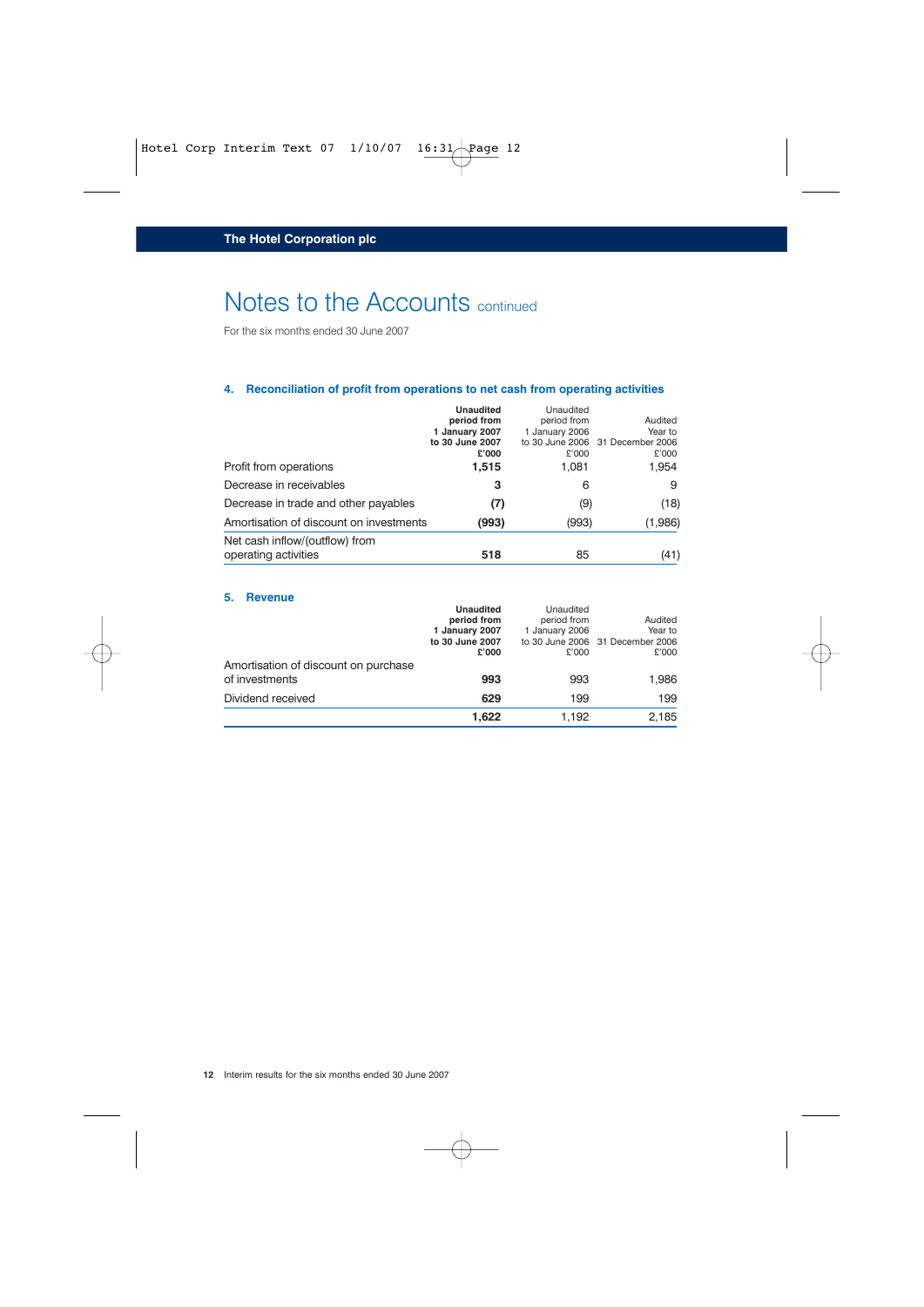# Appendix – Dawnay Shore Hotels plc Interim Results 2007

#### **Dawnay Shore Hotels plc Consolidated Profit and Loss Account For the 26 weeks ended 1 July 2007**

|                                             | <b>Unaudited</b><br>26 weeks ended<br>1 July 2007<br>£'000 | Unaudited<br>26 weeks ended<br>2 July 2006<br>£'000 | Audited<br>Year ended<br>31 December 2006<br>£'000 |
|---------------------------------------------|------------------------------------------------------------|-----------------------------------------------------|----------------------------------------------------|
| <b>Turnover</b>                             | 48,430                                                     | 47,902                                              | 101,228                                            |
| Cost of sales                               | (5,594)                                                    | (5,765)                                             | (12, 166)                                          |
| <b>Gross profit</b>                         | 42,836                                                     | 42,137                                              | 89,062                                             |
| Administrative expenses                     | (36, 457)                                                  | (34, 973)                                           | (70, 334)                                          |
| <b>Operating profit</b>                     | 6,380                                                      | 7,164                                               | 18,728                                             |
| Profit on sale of fixed assets              |                                                            |                                                     | (2)                                                |
|                                             | 6,380                                                      | 7,164                                               | 18,726                                             |
| Interest receivable and similar income      | 30                                                         | 86                                                  | 160                                                |
| Interest payable and similar charges        | (12, 541)                                                  | (11,696)                                            | (23, 662)                                          |
| Loss on ordinary activities before taxation | (6, 131)                                                   | (4, 446)                                            | (4,736)                                            |
| Tax on profit on ordinary activities        |                                                            |                                                     | 1,474                                              |
| <b>Dividends</b>                            | (1,260)                                                    | (398)                                               | (398)                                              |
| Retained loss for the financial period      | (7, 391)                                                   | (4,844)                                             | (3,660)                                            |

No Statement of Total Recognised Gains and Losses has been presented as all items have been reported in the profit and loss account.

#### **Note: Reconciliation of Operating Profit**

|                                    | 1 July 2007<br>£m |
|------------------------------------|-------------------|
| Hotel EBITDA excluding Walton Hall | 15.7              |
| Depreciation and amortisation      | (4.5)             |
| Central and other costs            | (4.8)             |
| Operating profit as shown above    | 6.4               |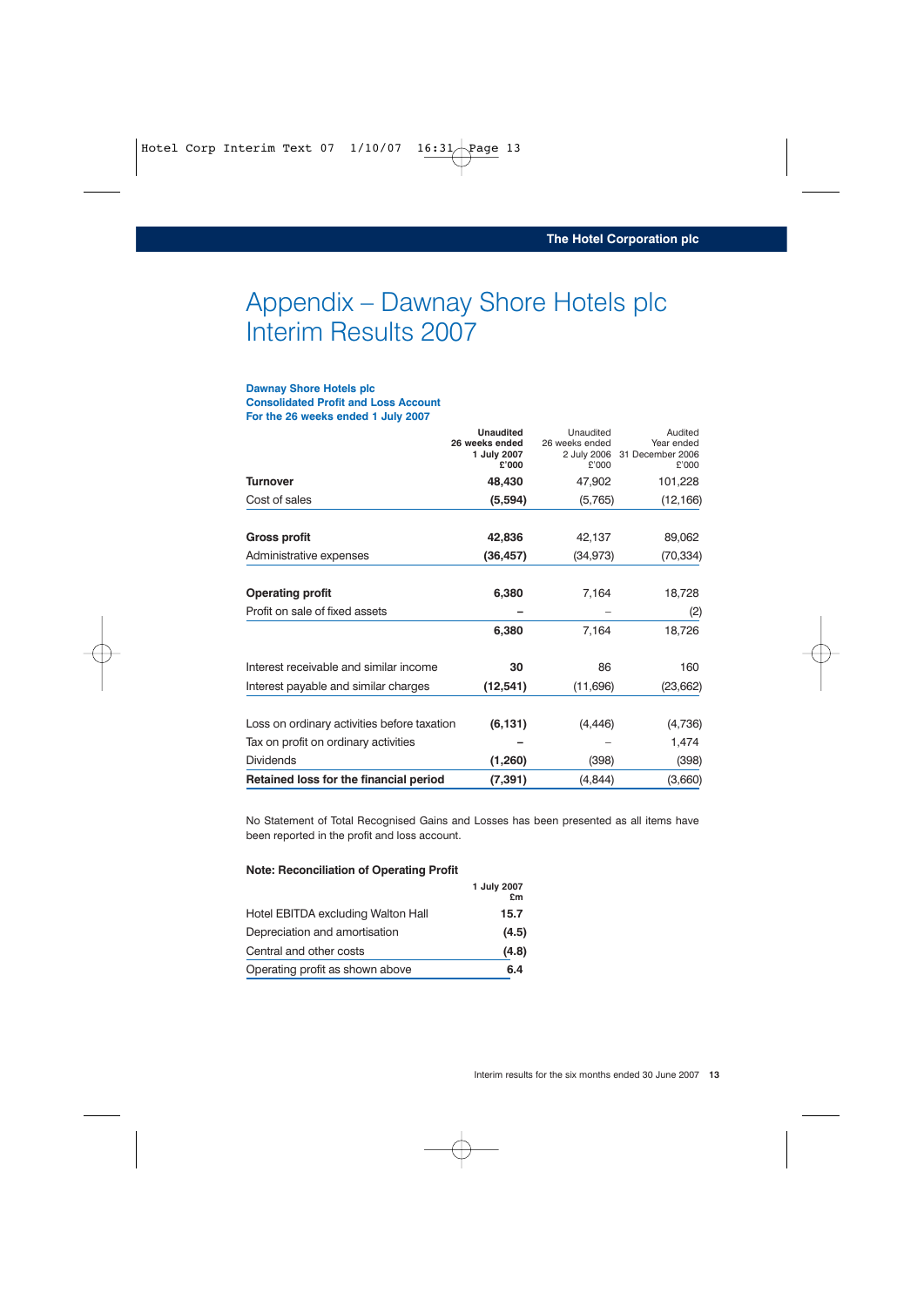# Appendix – Dawnay Shore Hotels plc Interim Results 2007 continued

#### **Dawnay Shore Hotels plc Consolidated Balance Sheet**

**As at 1 July 2007**

|                                                            | <b>Unaudited</b><br>As at<br>1 July 2007<br>£'000 | Unaudited<br>As at<br>£'000 | Audited<br>As at<br>2 July 2006 31 December 2006<br>£'000 |
|------------------------------------------------------------|---------------------------------------------------|-----------------------------|-----------------------------------------------------------|
| <b>Fixed assets</b>                                        |                                                   |                             |                                                           |
| Intangible assets - Goodwill                               | 9,263                                             | 9,652                       | 9,523                                                     |
| Tangible assets                                            | 543,398                                           | 467,973                     | 527,550                                                   |
|                                                            | 552,661                                           | 477,625                     | 537,073                                                   |
| <b>Current assets</b>                                      |                                                   |                             |                                                           |
| <b>Stocks</b>                                              | 745                                               | 832                         | 862                                                       |
| <b>Debtors</b>                                             | 8.477                                             | 7,509                       | 9,995                                                     |
| Cash at bank and in hand                                   | 3,946                                             | 2,190                       | 2,407                                                     |
|                                                            | 13,168                                            | 10,531                      | 13,264                                                    |
| <b>Creditors: amounts falling due</b><br>within one year   | (27, 785)                                         | (22, 583)                   | (22, 947)                                                 |
| <b>Net current liabilities</b>                             | (14, 617)                                         | (12,052)                    | (9,683)                                                   |
| Total assets less current liabilities                      | 538,044                                           | 465,573                     | 527,390                                                   |
| Creditors: amounts falling due<br>after more than one year | (339, 434)                                        | (307,040)                   | (321, 389)                                                |
| Provision for liabilities and charges                      | (8,021)                                           | (9, 478)                    | (8,021)                                                   |
| <b>Net assets</b>                                          | 190,589                                           | 149,055                     | 197,980                                                   |
| <b>Capital and reserves</b>                                |                                                   |                             |                                                           |
| Called up share capital                                    | 1,658                                             | 1,658                       | 1,658                                                     |
| Share premium account                                      | 32,137                                            | 32,137                      | 32,137                                                    |
| Revaluation reserve                                        | 168,043                                           | 120,461                     | 168,043                                                   |
| Profit and loss account                                    | (11,249)                                          | (5,201)                     | (3,858)                                                   |
| <b>Equity shareholders' funds</b>                          | 190,589                                           | 149,055                     | 197,980                                                   |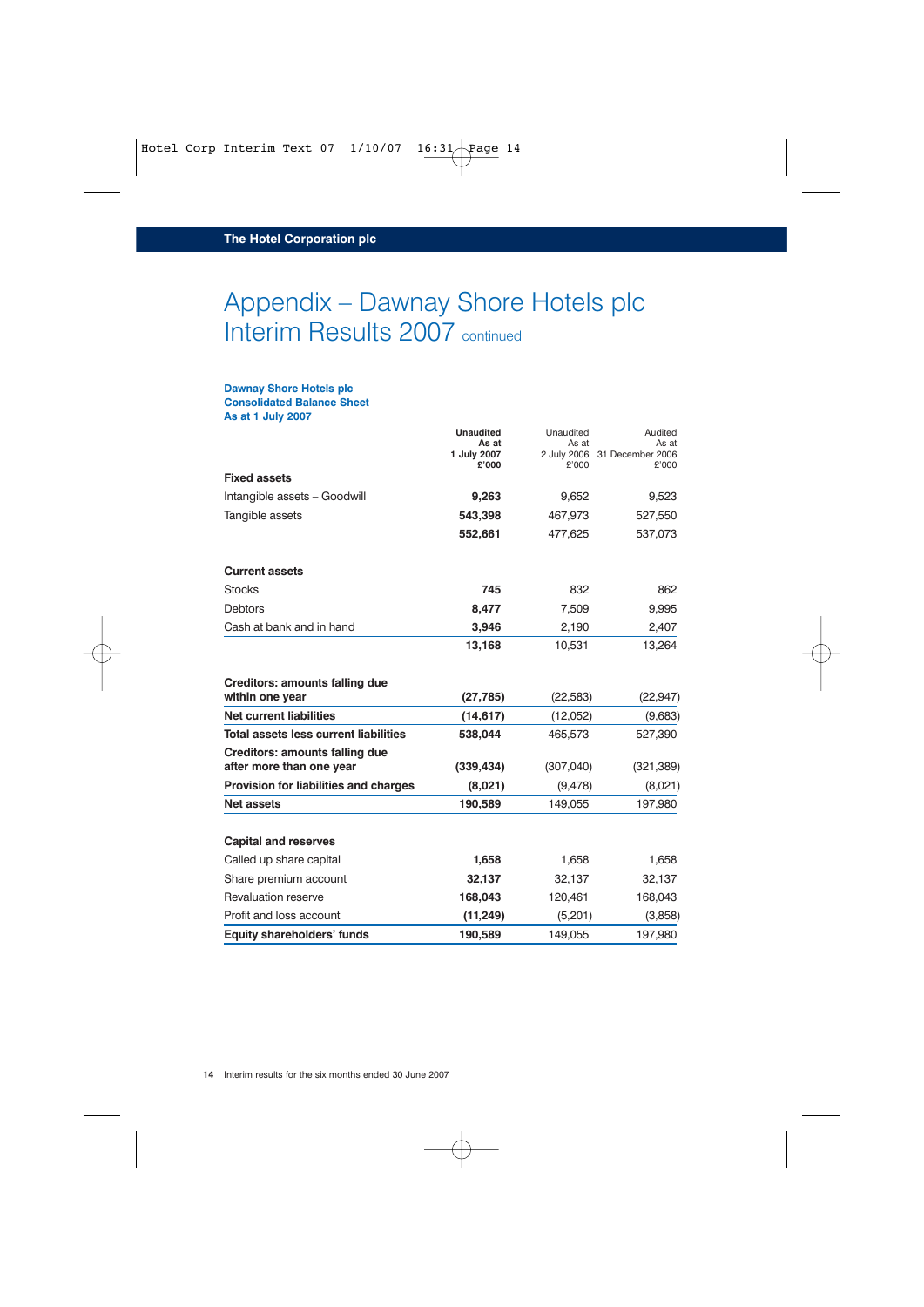#### **Dawnay Shore Hotels plc Consolidated Cash Flow Statement 26 weeks ended 1 July 2007**

|                                                                                  | <b>Unaudited</b><br>26 weeks ended<br>1 July 2007<br>£'000 | Unaudited<br>26 weeks ended<br>£'000 | Audited<br>Year ended<br>2 July 2006 31 December 2006<br>£'000 |
|----------------------------------------------------------------------------------|------------------------------------------------------------|--------------------------------------|----------------------------------------------------------------|
| Net cash inflow from operating activities                                        | 11,633                                                     | 10,212                               | 24,530                                                         |
|                                                                                  |                                                            |                                      |                                                                |
| Returns on investments and servicing of finance<br>Interest received             | 30                                                         | 86                                   | 160                                                            |
| Interest paid                                                                    | (5,429)                                                    | (9,575)                              | (19, 488)                                                      |
| Interest paid on finance leases                                                  |                                                            |                                      |                                                                |
|                                                                                  | (22)                                                       | (37)                                 | (57)                                                           |
| Dividends paid<br>Net cash outflow from returns on                               | (1,260)                                                    | (398)                                | (398)                                                          |
| investments and servicing of finance                                             | (6,681)                                                    | (9,924)                              | (19, 783)                                                      |
| <b>Taxation</b>                                                                  |                                                            |                                      |                                                                |
| Corporation tax paid                                                             |                                                            |                                      |                                                                |
| <b>Capital expenditure</b>                                                       |                                                            |                                      |                                                                |
| Purchase of tangible fixed assets                                                | (19, 875)                                                  | (7, 351)                             | (23, 169)                                                      |
| Sale of tangible fixed assets                                                    |                                                            |                                      | 34                                                             |
| Net cash outflow from capital expenditure<br>and financial investment            | (19, 875)                                                  | (7, 351)                             | (23, 135)                                                      |
| <b>Acquisitions</b>                                                              |                                                            |                                      |                                                                |
| Purchase of hotels                                                               |                                                            |                                      |                                                                |
| Purchase of subsidiary undertakings                                              |                                                            |                                      | (197)                                                          |
| Cash balances less overdraft acquired<br>with hotels and subsidiary undertakings |                                                            |                                      |                                                                |
| Net cash outflow from acquisitions                                               |                                                            |                                      | (197)                                                          |
| Net cash outflow before financing                                                | (14, 923)                                                  | (7,063)                              | (18, 585)                                                      |
| <b>Financing</b>                                                                 |                                                            |                                      |                                                                |
| Issue of share capital                                                           |                                                            |                                      |                                                                |
| New term loans raised                                                            | 18,251                                                     | 4,551                                | 17,802                                                         |
| New bonds issued                                                                 |                                                            |                                      |                                                                |
| Bank loan note issued                                                            |                                                            |                                      | 114                                                            |
| Bank loans repaid                                                                |                                                            |                                      |                                                                |
| Bonds repaid                                                                     | (1, 416)                                                   | (1,591)                              | (3,091)                                                        |
| Term loan issue costs                                                            | (266)                                                      |                                      |                                                                |
| Repayment of principal under finance leases                                      | (107)                                                      | (181)                                | (307)                                                          |
| Net cash inflow from financing                                                   | 16,462                                                     | 2,779                                | 14,518                                                         |
| Increase/(decrease) in cash                                                      | 1,539                                                      | (4, 284)                             | (4,067)                                                        |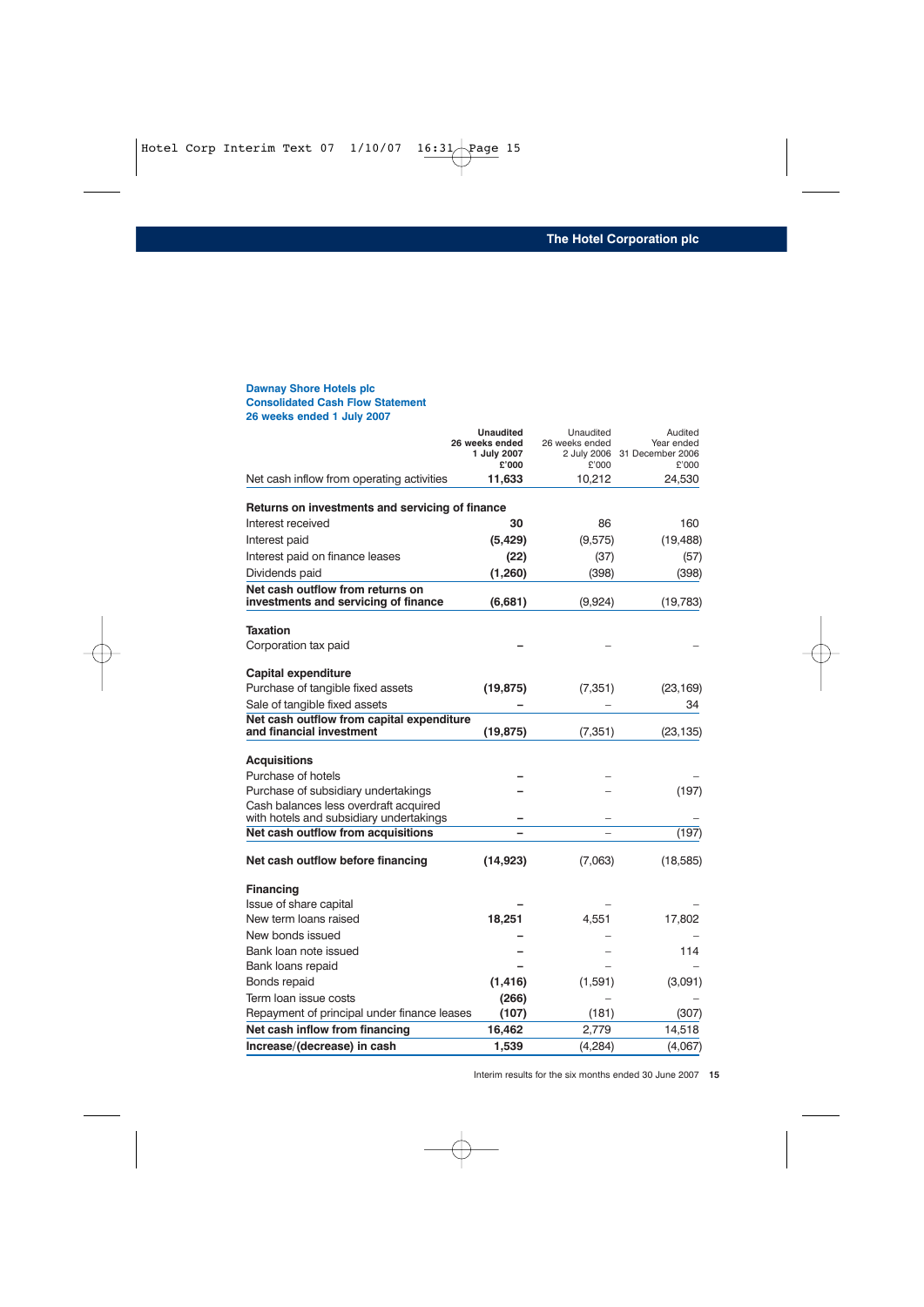# Appendix 1

#### **Details of the Leases**

45 year leases (35 year initial term with a tenant's right to renew) will be held by whollyowned subsidiary undertakings of Barceló. In the extreme circumstance that, for at least a year, total hotel EBITDA is less than the total rent, then DSH may, in certain circumstances after the end of the third year but before the end of the tenth year, either put the portfolio to Barceló at a fixed price (initially £530 million but increasing with inflation) or cancel the lease on receiving a payment of two years' rent (years  $4 - 7$ ) or one year's rent (years 8 – 10). The leases benefit from a parental company guarantee from Barceló Corporación for the first three years of the lease in relation to rent and for ten years in relation to these other obligations.

The rent for the portfolio with its current room capacity is as follows:

| Year      | £m                                                                        |
|-----------|---------------------------------------------------------------------------|
| 1         | 28                                                                        |
| 2         | 30                                                                        |
| 3         | 30                                                                        |
| 4         | 31 – 34 (within the band, 65% of hotel level EBITDA)                      |
| 5         | based on previous year $+$ annual RPI capped at 5.5% p.a., ("Indexation") |
| $10 - 14$ | higher of 63.75% of hotel level EBITDA or Indexation                      |
| $15 - 19$ | higher of 63% of hotel level EBITDA or Indexation                         |
| $20 - 24$ | higher of 62% of hotel level EBITDA or Indexation                         |
| $25 - 35$ | higher of 61% of hotel level EBITDA or Indexation                         |
|           |                                                                           |

If agreed improvements (such as room additions) are made, the extra rent will be 65% of the agreed EBITDA increase resulting from the development.

The leases are standard UK full repairing and insuring leases with the Tenant being responsible for maintaining the properties' furnishings, fixtures and equipment, towards which DSH has agreed to make a contribution.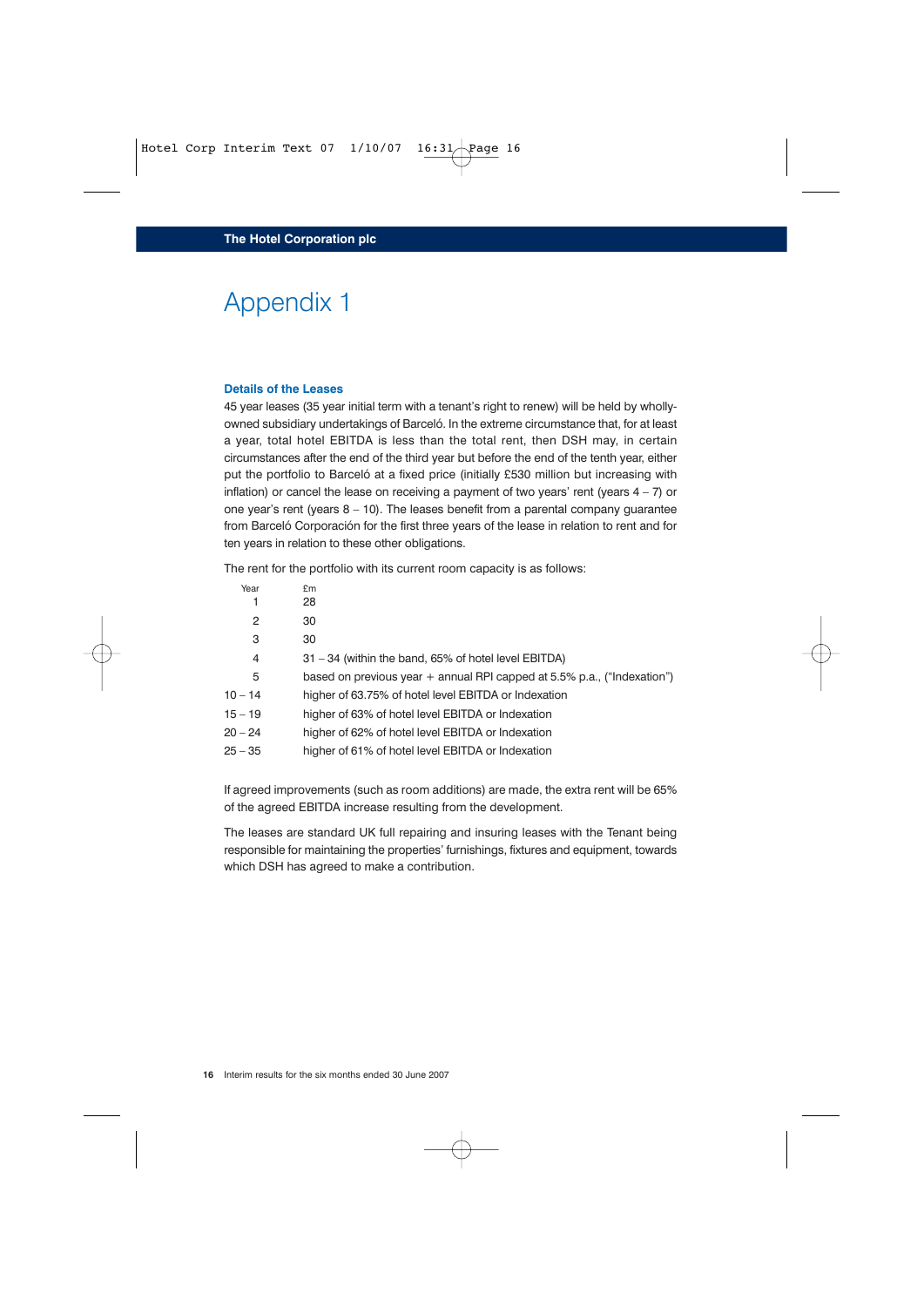# Officers and Professional Advisers

| <b>Directors</b>                               | James Barclay Douglas LLB CA (Chairman)<br>Donald Lindsay Adamson MA MSI<br>Derek William Short FCIB MSI FinstD<br>David Peter Craine FCA JP |
|------------------------------------------------|----------------------------------------------------------------------------------------------------------------------------------------------|
| <b>Registered Office</b>                       | Burleigh Manor, Peel Road<br>Douglas<br>Isle of Man IM1 5EP                                                                                  |
| <b>Company Secretary</b>                       | David Peter Craine<br>Burleigh Manor, Peel Road<br>Douglas<br>Isle of Man IM1 5EP                                                            |
| <b>Nominated Adviser</b>                       | Shore Capital and Corporate Limited<br><b>Bond Street House</b><br>14 Clifford Street<br>London W1S 4JU                                      |
| <b>Stockbroker</b>                             | Shore Capital Stockbrokers Limited<br><b>Bond Street House</b><br>14 Clifford Street<br>London W1S 4JU                                       |
| <b>Solicitors to the Company</b>               | <b>SJ Berwin</b><br>10 Queen Street Place<br>London EC4R 1BE                                                                                 |
| <b>Isle of Man Advocates to the Company</b>    | Dickinson Cruickshank<br>33 Athol Street<br>Douglas<br>Isle of Man IM1 1LB                                                                   |
| <b>Auditors</b>                                | Deloitte & Touche<br>Grosvenor House<br><b>Athol Street</b><br>Douglas<br>Isle of Man IM99 1XJ                                               |
| <b>Registrars &amp; Crest Service Provider</b> | Computershare Investors Services PLC<br>PO Box 83<br>Ordnance House<br>31 Pier Road<br><b>St Helier</b><br>Jersey JE4 8PW                    |
| <b>Isle of Man Administration</b>              | Peregrine Corporate Services Limited<br>Burleigh Manor, Peel Road<br>Douglas<br>Isle of Man IM1 5EP                                          |